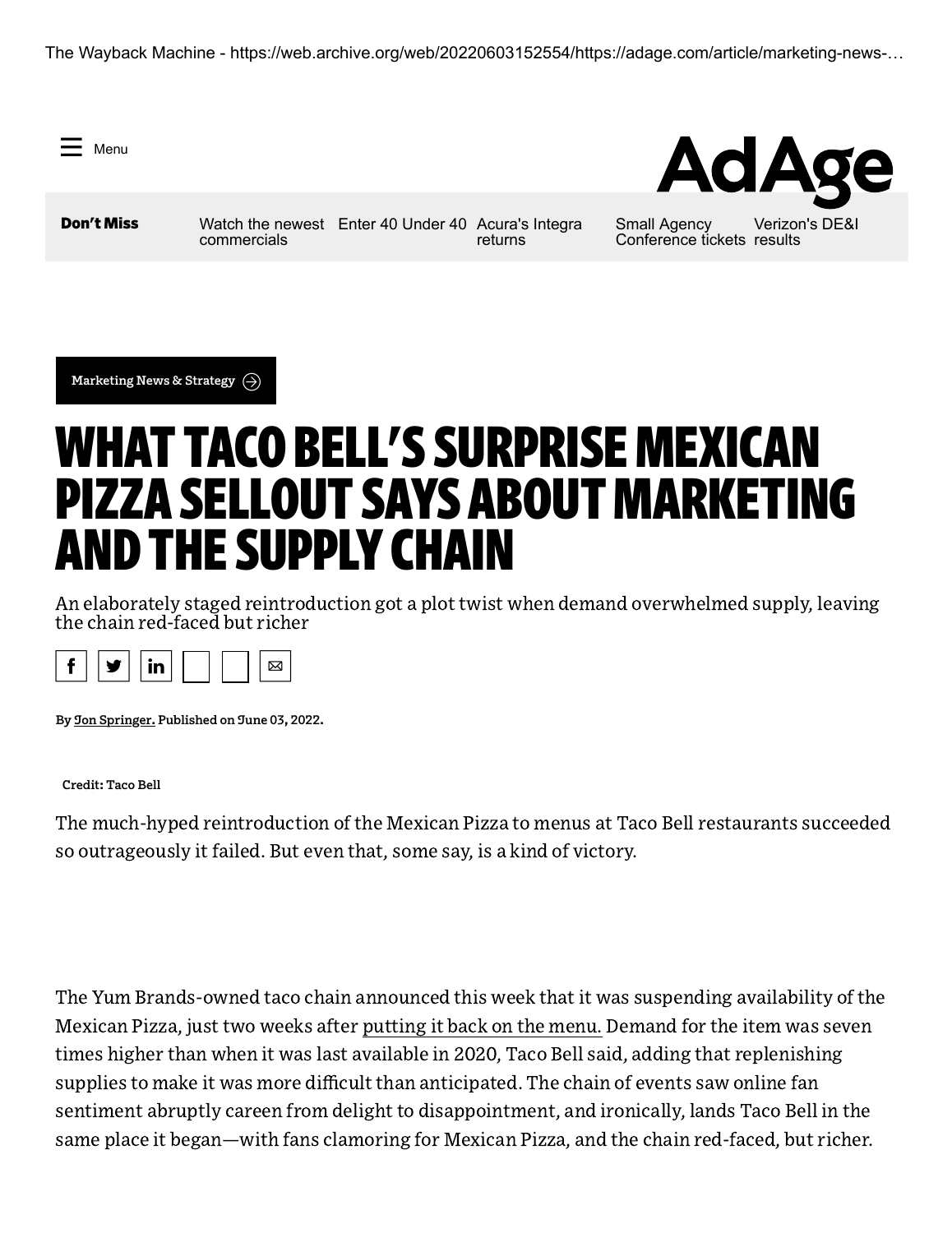"Any time demand outstrips supply, I have compassion in my heart for the marketer," Dave Skena, global brand chief and chief marketing officer for donut chain Krispy Kreme said about the incident. "If you're going to miss, miss by selling out."

## Brands on the rise

A look at up-and-coming brands disrupting their fields.

**[Click](https://web.archive.org/web/20220603152554/https://adage.com/tag/rising-challenger-brands/158536) here**

The Mexican Pizza supply shortage introduced something of a plot twist in an elaborately staged marketing story. Presumably, it played some role in the brand's decision to postpone a May 26 promotion in which singers Doja Cat and Dolly Parton were to star in a Tiktok [musical](https://web.archive.org/web/20220603152554/https://adage.com/creativity/work/taco-bell-musical-stars-dolly-parton-and-doja-cat/2416606) celebrating the product's return. A spokesperson for the brand said the shooting tragedy in Texas two days before convinced officials that it was "not the right time," for such an event—although by then, consumer complaints about availability issues were already burning up Twitter.

I broke up with [@tacobell](https://web.archive.org/web/20220603152554/https://twitter.com/tacobell?ref_src=twsrc%5Etfw) when the Mexican pizza was discontinued. Obviously upon it's return I decided we should get back together. Every T.B. i've stopped at has been sold out. This is why you don't get back together with an ex. [#mexicanpizza](https://web.archive.org/web/20220603152554/https://twitter.com/hashtag/mexicanpizza?src=hash&ref_src=twsrc%5Etfw) [#heartbroken](https://web.archive.org/web/20220603152554/https://twitter.com/hashtag/heartbroken?src=hash&ref_src=twsrc%5Etfw)

*— CalebLM (@caleb\_lm) [May 25, 2022](https://web.archive.org/web/20220603152554/https://twitter.com/caleb_lm/status/1529597349273686017?ref_src=twsrc%5Etfw)*

The brand is acknowledging the rapid sellout gave it something of a black eye, but is doing so with a message of gratitude to consumers for making it happen. It set up an FAQ [webpage](https://web.archive.org/web/20220603152554/https://www.tacobell.com/faq/mexican-pizza) to address the barrage of questions and complaints—including fans suggesting that selling out was also part of the plan. The chain has distributed signs to stores and on online properties saying "Love is allconsuming, and it consumed all the Mexican Pizzas."

"Our goal has always been to celebrate the return of the Mexican Pizza with our fans," a spokesperson said. "Every step of the way, we put our fans at the center of this campaign and ultimately believe it was their inherent love for the menu item that played a big role in the demand exceeding our expectations."

Taco Bell said it anticipated that the Mexican Pizza would return to menus—on a permanent basis —in the fall, and that it "hope[d]" to reschedule the Doja Cat and Dolly Parton musical.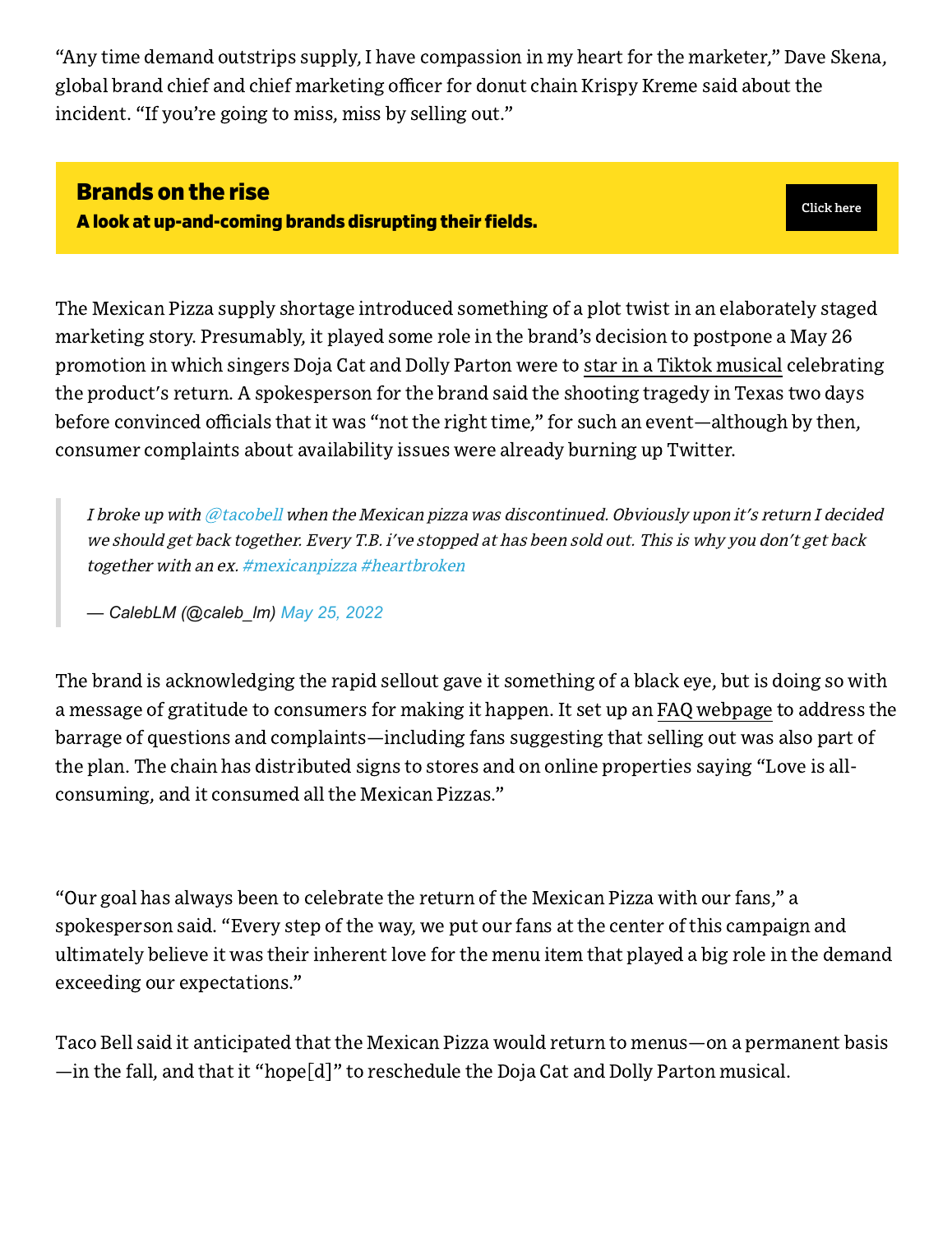### Enter the Ad Age Leading Women Rising Star awards at [AdAge.com/LWRisingStar—entries](https://web.archive.org/web/20220603152554/https://adagein-depth-tvpivot.splashthat.com/) close June 8.

### Ingredient shortage

The spokesperson declined to specify the particular items that were in short supply, although social media posts from unverified Taco Bell employees said flour tortillas—which make the base and top of the beef, bean, cheese and tomato "pizza" —were at issue in their locations. The spokesperson said the ingredient shortage affected Mexican Pizzas only, and not other Taco Bell menu items, which share many of the same ingredients.

Originally known as the Pizzazz Pizza, the Mexican Pizza was introduced to the Taco Bell menu in 1985. It was removed in late 2020 as part of an operational efficiency initiative meant to simplify meal prep for workers.

Fast food restaurants have come to rely on reintroductions and limited-time items—McDonald's McRib, for example—as effective traffic drivers that allow them to demonstrate they acknowledge fans, without necessarily having to discount. Taco Bell last year reintroduced potatoes to acclaim from fans. That item had been removed to speed up service at [drive-through](https://web.archive.org/web/20220603152554/https://adage.com/article/cmo-strategy/taco-bell-bringing-back-potatoes-giving-fans-internet-reason-rejoice/2306101) windows during the pandemic.

Oftentimes, chains will self-effacingly assume a role as a "villain," for having denied fans their favorites, as Taco Bell effectively orchestrated in the lead-up to the Mexican Pizza release. Doja Cat announced the return in a viral TikTok, and followed that with a ridiculously threatening TikTok rap ("I will end you/if you ever dare to go/discontinued") in a spirit that would presumably be more deeply explored in "Mexican Pizza: The Musical."

### *[@dojacat](https://web.archive.org/web/20220603152554/https://www.tiktok.com/@dojacat)* ♬ *[original sound - Doja Cat](https://web.archive.org/web/20220603152554/https://www.tiktok.com/music/original-sound-7072988613214210862)*

### 'You never know'

Doug Reifschneider, an independent marketing consultant with Chief Outsiders and a former marketer at restaurant chains Firehouse Subs, Pita Pit USA, and Fazoli's Italian Restaurants, said he was surprised Taco Bell miscalculated demand, given its loyalty data and sophisticated understanding of its customer.

"In today's world, with all the data we have, marketers and their business intelligence counterparts should be able to model and predict the sales velocity of promoted menu items," he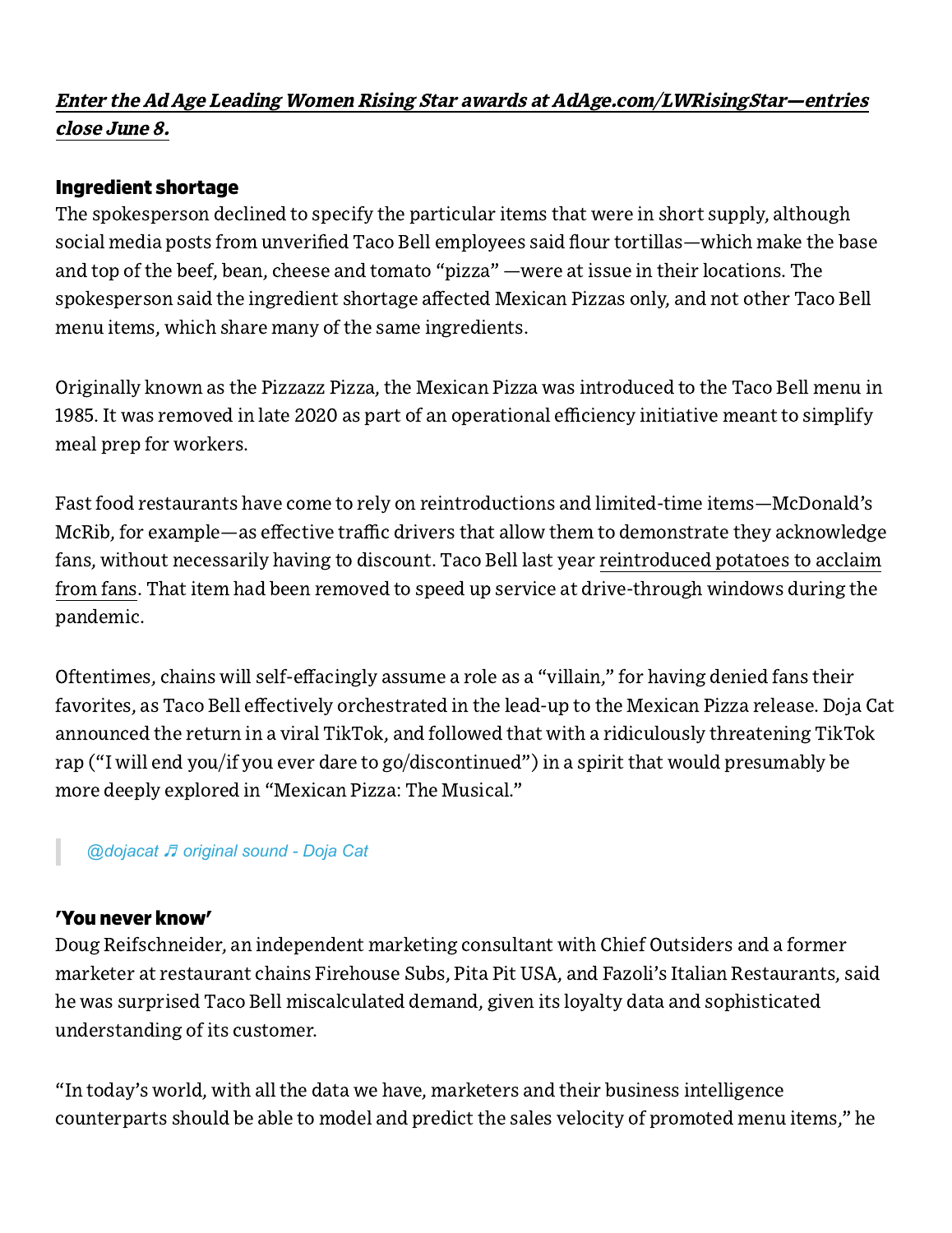said. "Smaller chains and independents don't have the resources to model promotions and menu item velocity, but Taco Bell does.

"I'm sure supply chain issues didn't help, but perhaps marketing, supply chain and operations were not aligned at the hip to accurately predict and deliver what they knew their customers wanted," he continued. "That said, even with the data Taco Bell has, I learned in the last 25 years that you never really know how customers are going to react. "

### Get your tickets for the 2022 [Leading](https://web.archive.org/web/20220603152554/https://www.adageevents.com/event/bbf6b556-4de4-45e9-af65-30b7e419ac47/summary) Women event, held in New York on Aug. 9

Denise Lee Yohn, an author and brand leadership expert, said the Mexican Pizza episode "shows how companies should ensure they can deliver on their promises if they want their campaigns to drive sales and business results." She lauded Taco Bell just the same, predicting that the supply disruption on top of the creative approach to the promotion will only add to consumer awareness and hype once the [supply](https://web.archive.org/web/20220603152554/https://adage.com/tag/supply-chain/150166) chain stabilizes.

 $\,$  "Taco Bell has been a real innovator in social media and the creativity of this campaign is yet  $\,$ another groundbreaking effort, but in the current business environment, supply chain, not marketing, has become the key factor in the customer experience," she said, adding, "the awareness and hype on social media that the company has benefited from might be more valuable in the long run. The disappointment customers might feel and then choose to express on social media will only make the product seem even cooler."

Some Taco Bell locations were selling 500 or more Mexican Pizzas per day since the reintroduction, according to a report issued this week by restaurant analyst Mark Kalinowski of Kalinowski Equity Research. "Many of these same stores apparently tended to sell 20-30 Mexican Pizzas per day on average before the item was discontinued in 2020," he said.

That prompted his firm to revise its Taco Bell same-store sales forecast for the current second quarter from 4% to 5%.

#### More from Ad Age

Taco Bell to debut a TikTok musical starring Dolly Parton and Doja Cat

**Parker [Herren](https://web.archive.org/web/20220603152554/https://adage.com/author/parker-herren/2341751)**

Fans call the shots in Taco Bell's latest nacho fries 'movie [trailer'](https://web.archive.org/web/20220603152554/https://adage.com/article/marketing-news-strategy/fans-call-shots-taco-bells-latest-nacho-fries-movie-trailer/2404436)

**Jon [Springer](https://web.archive.org/web/20220603152554/https://adage.com/author/jon-springer/2375851)**

McDonald's issues 'McNFT' to [commemorate](https://web.archive.org/web/20220603152554/https://adage.com/article/marketing-news-strategy/mcdonalds-gets-inito-nft-game-mcrib/2376996) McRib's return